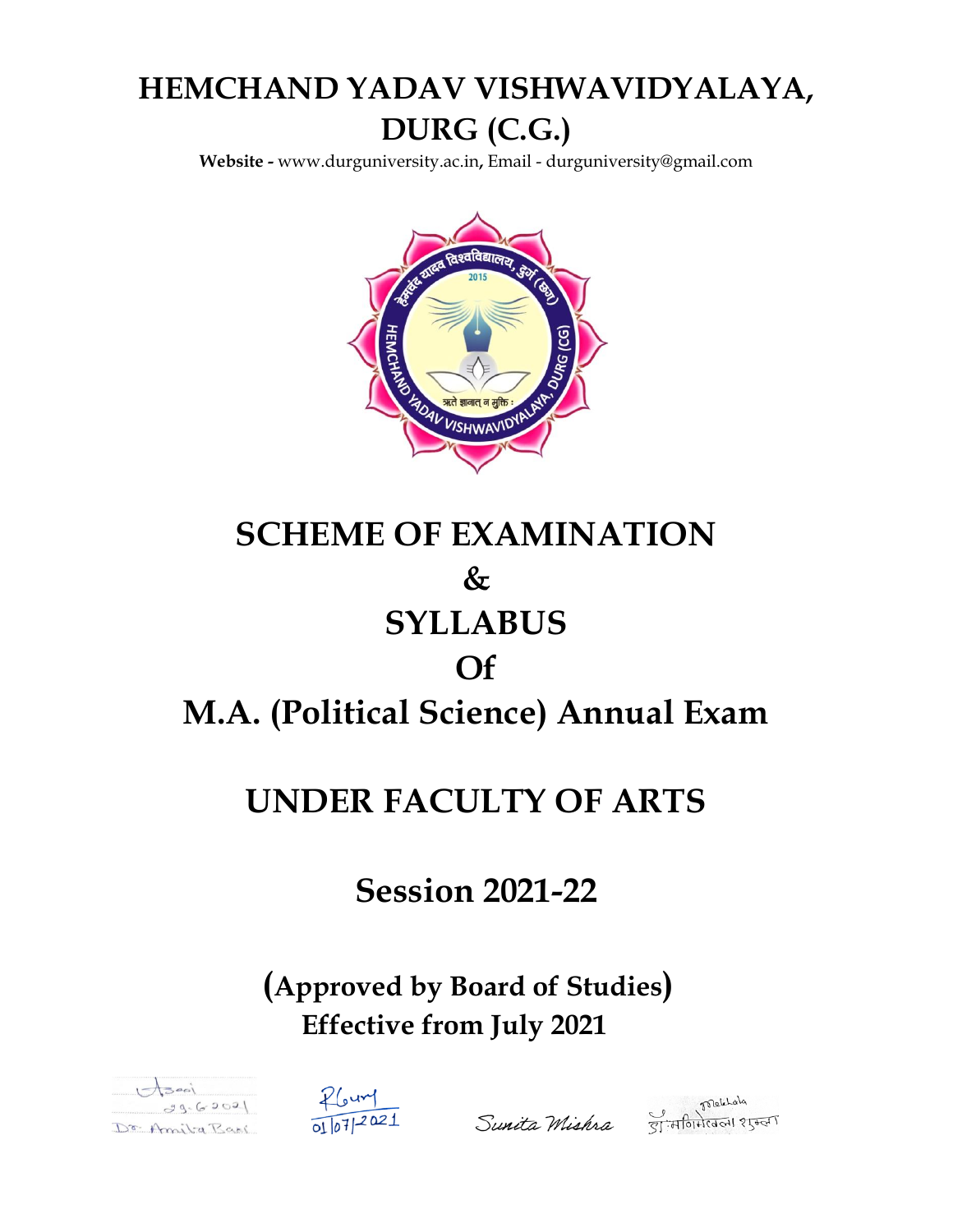### **M.A. Political Science**

| <b>PAPER</b>   | SEMESTER - I               | <b>MARKS</b> |               | SEMESTER - II                  |        | <b>MARKS</b> |  |
|----------------|----------------------------|--------------|---------------|--------------------------------|--------|--------------|--|
|                |                            | Theory       | Internal      |                                | Theory | Internal     |  |
|                | भारतीय राजनीतिक चिंतन      | 80           | 20            | पाश्चात्य राजनीतिक चितन        | 80     | 20           |  |
|                | (Indian Political Thought) |              |               | (Western Political             |        |              |  |
|                |                            |              |               | Thought)                       |        |              |  |
| Ш              | भारतीय शासन एवं राजनीति    | 80           | 20            | भारत के राज्यों की राजनीति     | 80     | 20           |  |
|                | (Indian Government and     |              |               | (State Politics in India)      |        |              |  |
|                | Politics)                  |              |               |                                |        |              |  |
| $\mathbf{III}$ | तुलनात्मक राजनीति          | 80           | 20            | विकासशील देशों की              | 80     | 20           |  |
|                | (Comparative Politics)     |              |               | तूलानात्मक राजनीति             |        |              |  |
|                |                            |              |               | (Comparative Politics of       |        |              |  |
|                |                            |              |               | <b>Development Countries</b> ) |        |              |  |
| IV             | अंतर्राष्ट्रीय संगठन       | 80           | 20            | भारत की विदेशनीति              | 80     | 20           |  |
|                | (International             |              |               | (Indian Foreign Policy)        |        |              |  |
|                | Organization)              |              |               |                                |        |              |  |
|                |                            |              |               |                                |        |              |  |
| Total = $400$  |                            |              | Total = $400$ |                                |        |              |  |

#### **Semester-I and Semester-II**

### **M.A. Political Science**

### **Semester-III and Semester-IV**

| <b>PAPER</b>  | SEMESTER - I               | <b>MARKS</b> |          | SEMESTER - II                  | <b>MARKS</b> |          |
|---------------|----------------------------|--------------|----------|--------------------------------|--------------|----------|
|               |                            | Theory       | Intrenal |                                | Theory       | Internal |
|               | भारतीय राजनीतिक चिंतन      | 80           | 20       | पाश्चात्य राजनीतिक चिंतन       | 80           | 20       |
|               | (Indian Political Thought) |              |          | (Western Political Thought)    |              |          |
| $\mathsf{II}$ | भारतीय शासन एवं राजनीति    | 80           | 20       | भारत के राज्यों की राजनीति     | 80           | 20       |
|               | (Indian Government and     |              |          | (State Politics in India)      |              |          |
|               | Politics)                  |              |          |                                |              |          |
| III           | तुलनात्मक राजनीति          | 80           | 20       | विकासशील देशों की तुलानात्मक   | 80           | 20       |
|               | (Comparative Politics)     |              |          | राजनीति                        |              |          |
|               |                            |              |          | (Comparative Politics of       |              |          |
|               |                            |              |          | <b>Development Countries</b> ) |              |          |
| IV            | अंतर्राष्ट्रीय संगठन       | 80           | 20       | भारत की विदेशनीति              | 80           | 20       |
|               | (International             |              |          | (Indian Foreign Policy)        |              |          |
|               | Organization)              |              |          |                                |              |          |
|               |                            |              |          |                                |              |          |
|               | $Total = 400$              |              |          | Total = $400$                  |              |          |



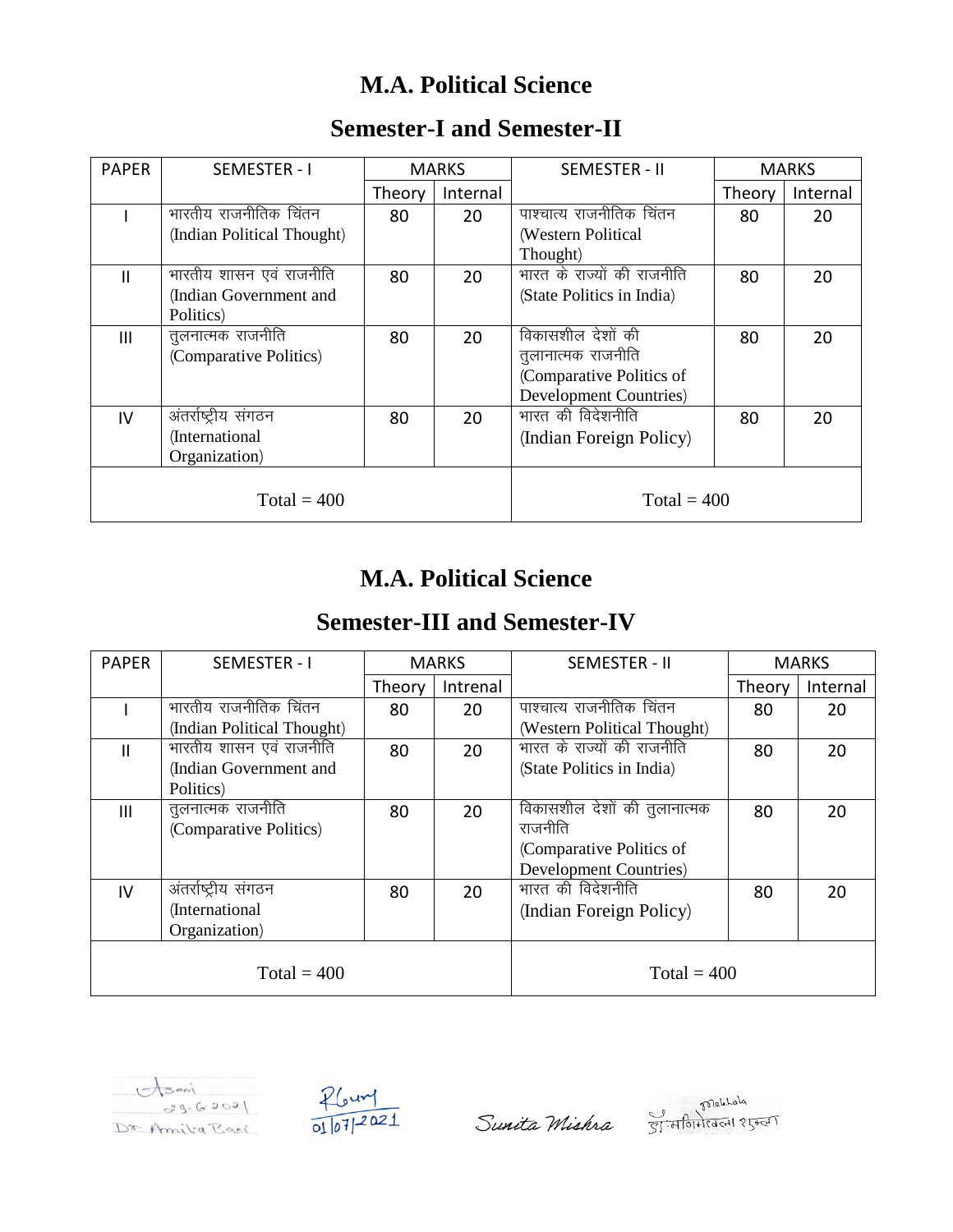#### नियमावली-

- 1. उपर्युक्त समस्त प्रश्न पत्र अनिवार्य होंगे।
- 2. प्रत्येक प्रश्न पत्र में (सभी सेमेस्टर में) सैद्धान्तिक परीक्षा में 80 पूर्णांक होगा और 20 अंको का आन्तरिक मूल्यांकन होगा। इस प्रकार सभी प्रश्न पत्र में पूर्णांक 100 होगा।
- 3. प्रत्येक प्रश्न पत्र में आन्तरिक मुल्यांकन होगा की दो परीक्षाएं होगी जिसके सर्वोच्च अंक विश्वविद्यालय के प्रेषित किए जाएंगे।
- 4. प्रथम, द्वितीय और तृतीय सेमेस्टर में पूर्णांक 400 होगा। चतुर्थ सेमेस्टर में पूर्णाक 500 होगा।
- 5. एम.ए. चतुर्थ सेमेस्टर में 100 अंको की मौखिक परीक्षा होगी जिसमें 50 अंक परियोजना कार्य पर होगे और 50 अंको की मौखिक परीक्षा होगी।
- 6. परियोजना कार्य कौशल विकास, रोजगार मुखी, ग्रामीण विकास, देश के महापुरूष, प्रमुख राजनीतिज्ञ, राष्ट्रपति, प्रधानमंत्री, छत्तीसगढ़ की राजनीति और शासन व्यवस्था पर आधारित होगा।
- 7. इस प्रकार एम.ए. राजनीति विज्ञान में कूल पूर्णांक 1700 होगा।
- 8. प्रत्येक प्रश्न पत्र 4 इकाइयों में विभाजित होगा।





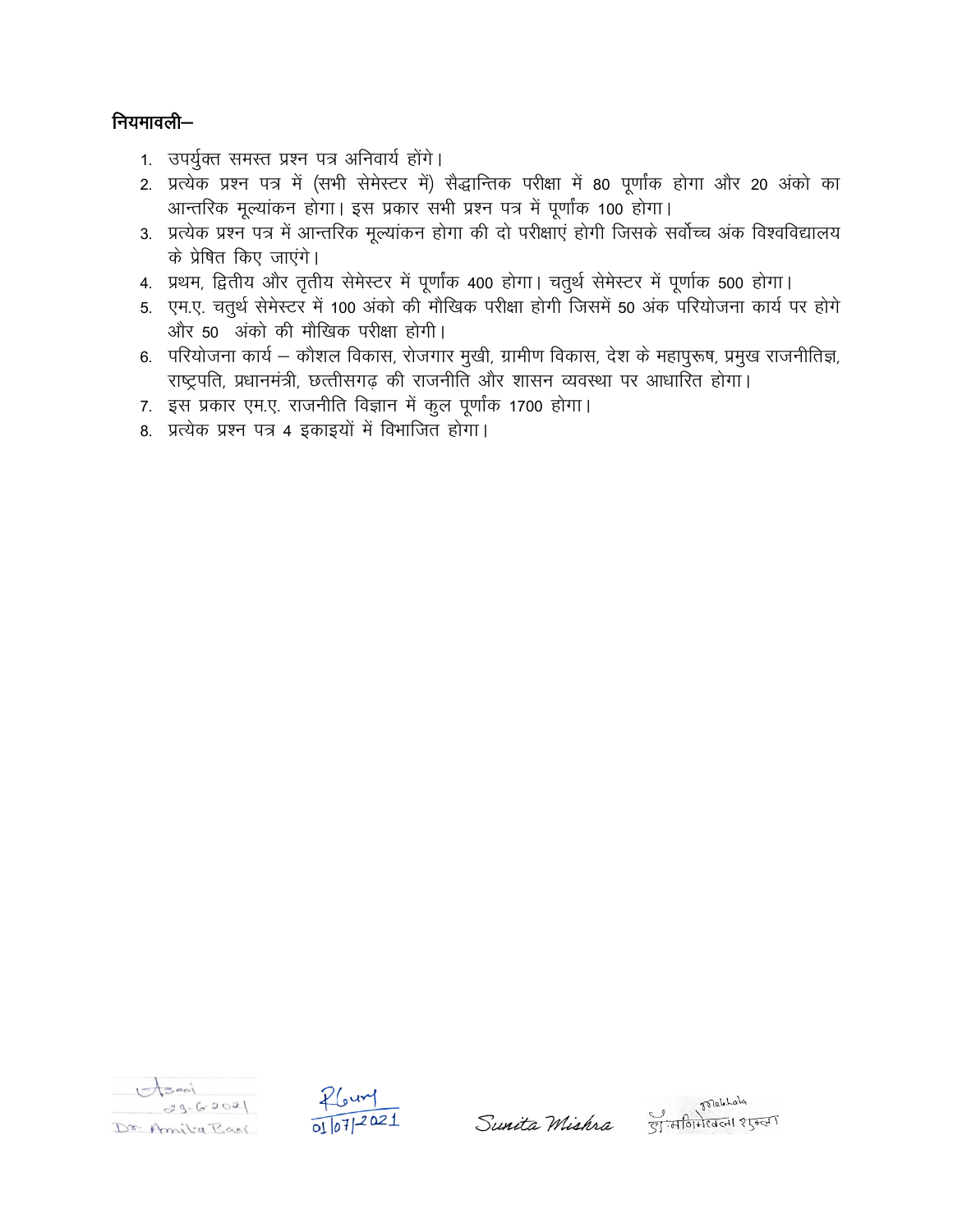#### एम.ए. (राजनीति विज्ञान-प्रथम सेमेस्टर) **M.A. (Political science-First Semester)** प्रथम प्रश्न–पत्र भारतीय राजनीतिक चिंतन (Indian Political Thought)

| इकाई—   | कौटिल्य, स्वामी विवेकानंद, बालगंगाधर तिलक के विचार                                            |
|---------|-----------------------------------------------------------------------------------------------|
|         | (KAUTILYA, SWAMI VIVEKANAND AND BAL GANGADHAR TILAK)                                          |
| इकाई— 2 | ] डॉ. भीमराव अम्बेडकर, महात्मा गांधी, गोपाल कृष्ण गोखले के विचार                              |
|         | (THOUGHT OF DR. BHIMRAO AMBEDKAR, MAHATMA GANDHI AND                                          |
|         | <b>GOPAL KRISHNA GOKHLE)</b>                                                                  |
| इकाइ— 3 | <mark>िराजाराम मोहन राय, राममनोहर लोहिया, मानवेन्द्र नाथ राय, जयप्रकाश नारायण के विचार</mark> |
|         | (THOUGHT OF RAJA RAM MOHAN ROY, RAM MANOHAR LOHIA,                                            |
|         | MANVENDRA NATH ROY, JAIPRAKASH NARAYAN)                                                       |
| डकाड— ४ | जवाहर लाल नेहरू, दीनदयाल उपाध्याय एवं मौलाना अबुल कलाम आजाद के विचार                          |
|         | (THOUGHT OF JAWAHAR LAL NEHRU, DINDYAL UPADHYAY,                                              |
|         | MOULANA ABUL KALAM AZAD)                                                                      |





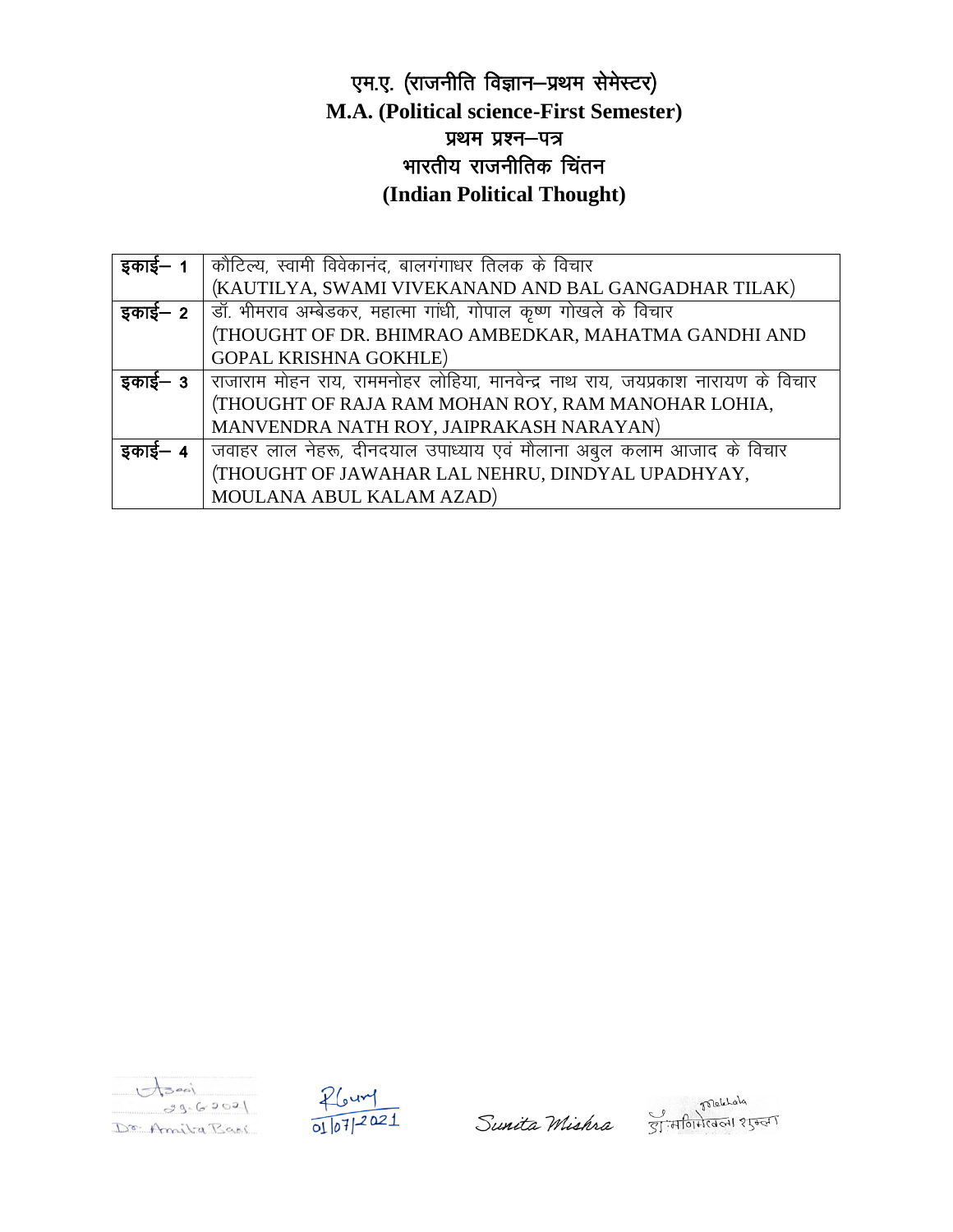#### एम.ए. (राजनीति विज्ञान-प्रथम सेमेस्टर) M.A. (Political science-First Semester) द्वितीय प्रश्न-पत्र भारतीय शासन एवं राजनीति (Indian Government and Politics)

| इकाई— 1 | भारतीय संविधान की पृष्ठभूमि, संगठन, कार्यप्रणाली वैचारिक आधार, स्त्रोत प्रस्तावना, भारतीय         |
|---------|---------------------------------------------------------------------------------------------------|
|         | संविधान की विशेषताएँ                                                                              |
|         | (BACKGROUND OF INDIAN CONSTITUTION, ORGANIZATION IDEOLOGICAL                                      |
|         | BASIC SOURCE, PREAMBLE, FEATURES OF INDIAN CONSTITUTION)                                          |
| इकाई— 2 | मौलिक अधिकार, कर्त्तव्य, नीति निर्देशक सिद्धांत, संविधान संशोधन प्रक्रिया, केन्द्र–राज्य सम्बन्ध, |
|         | जम्मू कश्मीर एवं धारा 370 तथा 35-A] छठवीं अनुसूची                                                 |
|         | (FUNDAMENTAL RIGHTS AND DUETIES, DIRECTIVE PRINCIPLES, STATE                                      |
|         | POLLEY, CONSTITUTION AMENDMENT PROCESS CENTRE-STATE RELATION,                                     |
|         | JAMMUKASHMIR AND ARTICLE 370 AND 35 a, 6TH SCHEDULE OF THE                                        |
|         | CONSTITUTION)                                                                                     |
| इकाई— 3 | संघीय व्यवस्थापिका – लोक सभा, राज्य सभा, संघीय कार्यपालिक – राष्ट्रपति, प्रधानमंत्री एवं          |
|         | मत्री परिषद।                                                                                      |
|         | (UNION LEGISLATURE - LOK SABHA RAJYA SABHA, UNION EXECUTIVE                                       |
|         | PRESIDENT, PRIME MINISTER AND COUNCIL OF MINISTERS)                                               |
| इकाई— 4 | संघीय न्यायपालिका – सर्वोच्च न्यायलय एवं न्यायिक पुनरावलोक।                                       |
|         | <b>भारतीय राजनीति –</b> जातिवाद, क्षेत्रवाद, धर्म एवं सम्प्रदायवाद, राजनीति का अपराधीकरण एवं      |
|         | भ्रष्टाचार                                                                                        |
|         | (UNION JUDICIARY- SUPREME COURT AND JUDICICAL REVIEW INDIAN                                       |
|         | POLITICS-CASTISM, REGIONALISM<br>RELIGION AND COMMUNALISM,                                        |
|         | CRIMINALISTION OF POLITICS AND CORRUPTION.)                                                       |





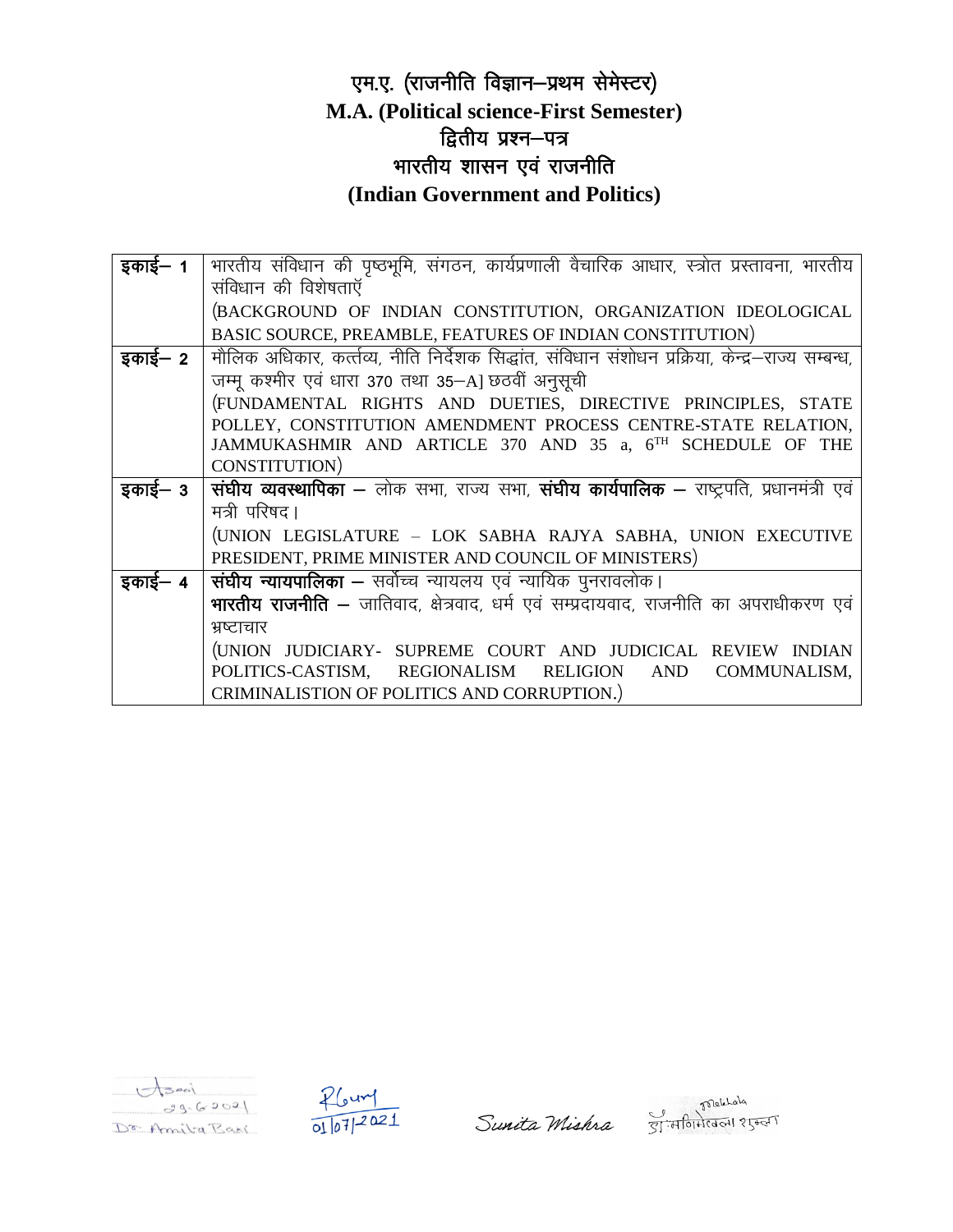#### एम.ए. (राजनीति विज्ञान-प्रथम सेमेस्टर) **M.A. (Political science-First Semester)** तृतीय प्रश्न—पत्र तुलनात्मक राजनीति **(Comparative Politics)**

| इकाई— 1 | तुलनात्मक राजनीति अर्थ, प्रकृति क्षेत्र एवं समस्याएँ।                                       |
|---------|---------------------------------------------------------------------------------------------|
|         | राजनीतिक व्यवस्था का अर्थ, विशेषताएँ एवं महत्व।                                             |
|         | (Comparative Politics Meaning, Nature, Scope and Problems, Political System Concept,        |
|         | Features and Importance)                                                                    |
| इकाई— 2 | राजनीति व्यवस्था के अध्ययन के उपागम–डेविड ईस्टन का आगत निर्गत सिद्धांत, आमण्ड एवं           |
|         | पावेल का संरचनात्मक प्रकार्यात्मक सिद्धांत, संविधान एवं संविधानवाद                          |
|         | (Approaches to the Study of Political System, Input-Output Theory of David Easton, Amond    |
|         | and Powell's Structural Functional Theory, Constitution and constitutionalism)              |
| इकाई— 3 | परम्परागत एवं आधुनिक राजनीतिक अध्ययन की विशेषताए, व्यवहारवाद एवं उत्तर व्यवहारवाद,          |
|         | राजनीतिक सिद्धांत– अवधारणा, राजनीतिक सिद्धांत का पतन एवं पुनर्जीवन।                         |
|         | (Characteristics of Traditional and Modern Political Studies Behaviouralism and Post        |
|         | Behaviouralism. Political Theory- Concept Decline of Political Theory and restablishment of |
|         | Political Theory)                                                                           |
| इकाई— ४ | राजनीतिक संस्कृति, राजनीतिक समाजीकरण, राजनीतिक संचार,                                       |
|         | (Political culture, Political Socialisation, Political Communication)                       |





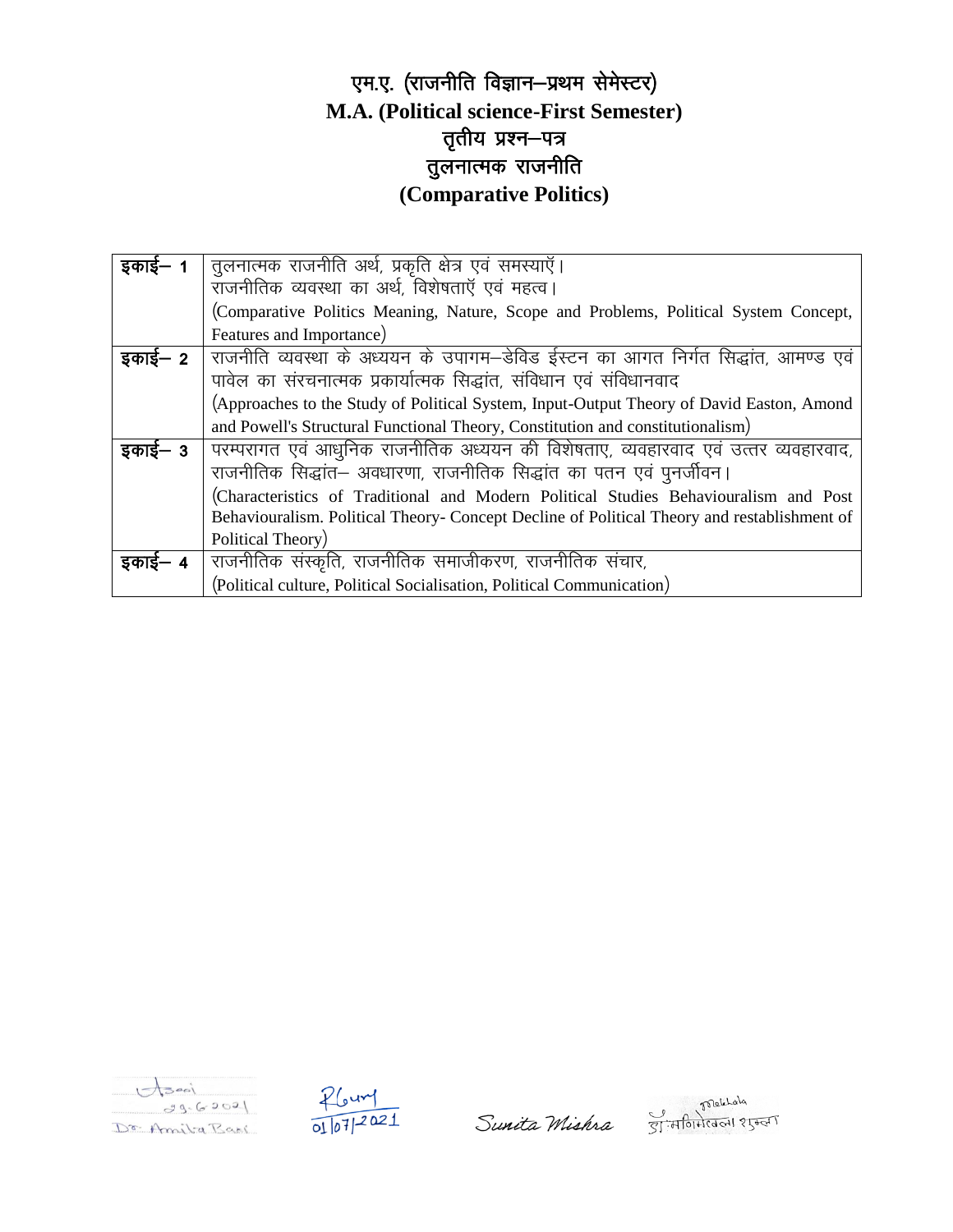#### एम.ए. (राजनीति विज्ञान-प्रथम सेमेस्टर) **M.A. (Political science-First Semester)** चतुर्थ प्रश्न—पत्र ्<br>अंतर्राष्ट्रीय संगठन **(International Organization)**

| इकाई— 1 | अंतर्राष्ट्रीय संगठन की प्रकृति एवं विकास अंतर्राष्ट्रीय संगठन                            |
|---------|-------------------------------------------------------------------------------------------|
|         | राष्ट्र-राज्य, अंतर्राष्ट्रीय व्यवस्था, राज्यों के बीच समन्वय।                            |
|         | (Nuture and Evolution of International Organization Coordination among Nations, Nation    |
|         | State and International System)                                                           |
| इकाई— 2 | राष्ट्र संघ–निर्माण, संरचना, कार्य, सफलता एवं असफलता एवं मूल्यांकन                        |
|         | (League of Nation-Formation, Function, Achievements, Merits and Demerit and evaluation)   |
| इकाई— 3 | संयुक्त राष्ट्र संघ निर्माण, संरचना, विवादों के समाधान के शान्तिपूर्ण एवं बाध्यकारी उपाय, |
|         | आर्थिक एवं सामाजिक विकास में संयुक्त राष्ट्र संघ की भूमिका।                               |
|         | (United Nation-Formation Structure, Peace and Coercive Measures to Settle the Disputes in |
|         | United Nations The role of UN to Social and Economics Development)                        |
| इकाइ– ४ | क्षेत्रीय संगठन–सार्क, आसियान, युरोपियन यूनियन, ब्रिक्स                                   |
|         | (Regional Organization-SAARC, ASEAN, EUROPEAN UNION, BRICS)                               |





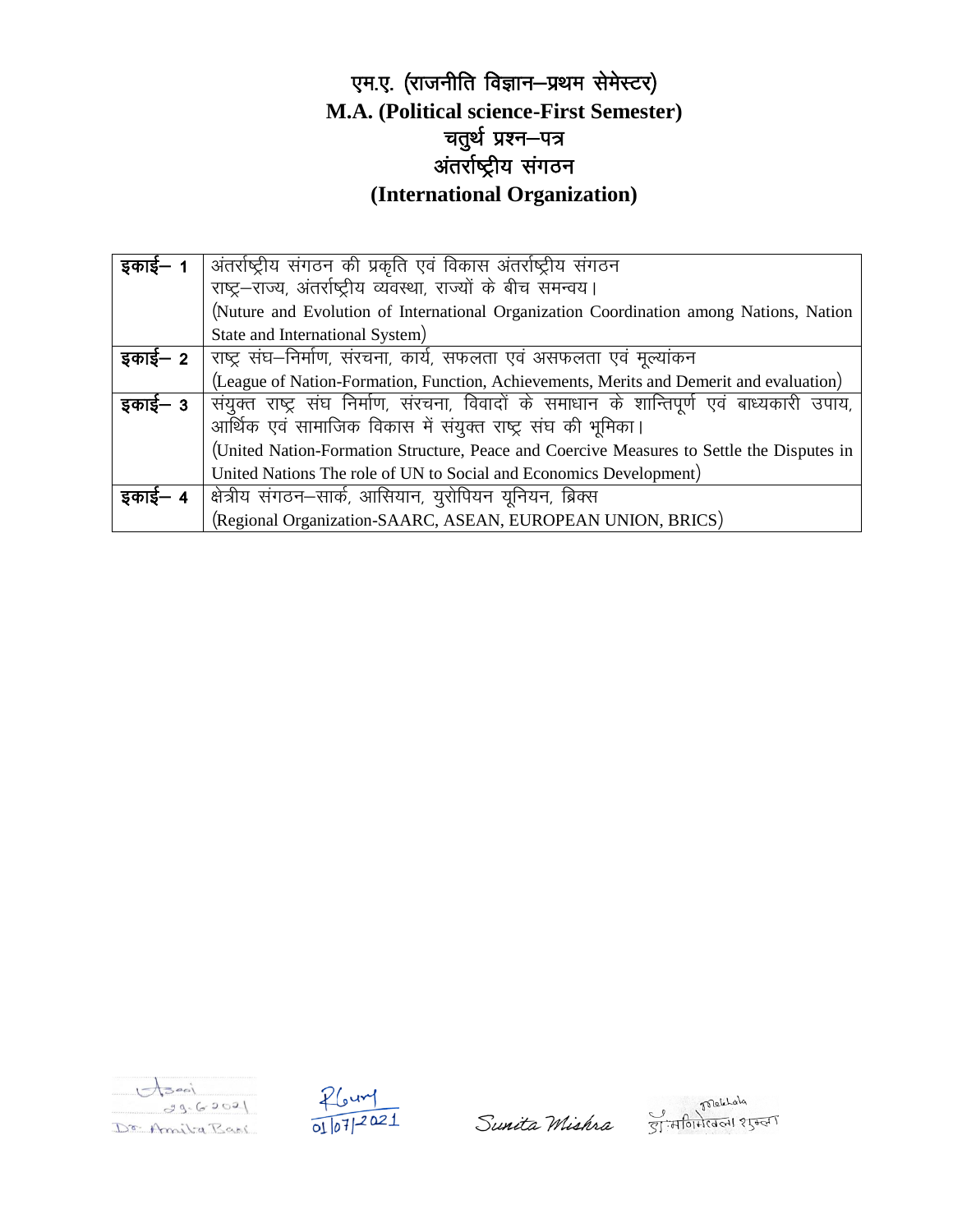#### एम.ए. (राजनीति विज्ञान-द्वितीय सेमेस्टर) **M.A. (Political Science- Second Semester)** प्रथम प्रश्न-पत्र पाश्चात्य राजनीतिक चिंतन (Western Political Thought)

| <b>इकाई– 1</b>   प्लेटो, अरस्तु, मैकियावेली                   |
|---------------------------------------------------------------|
| (Plato, Aristotle, Machiavelli)                               |
| <b>इकाई– 2</b> जीन बोंदा, थामस हॉब्स, जान लॉक, जीन जैक्स रूसो |
| (Jean Bodin, Thomas Hobbes, John Luck, Jean Jacous rousseau)  |
| <b>इकाई– 3</b>   बैथम, जे. एस. मिल, टी. एच. ग्रीन             |
| (Bentham, J.S. Mill, T.H. Green)                              |
| इकाई— 4   हिगेल, मार्क्स, लेनिन, माओ                          |
| (Hegel, Marx, Lenin, Mao)                                     |





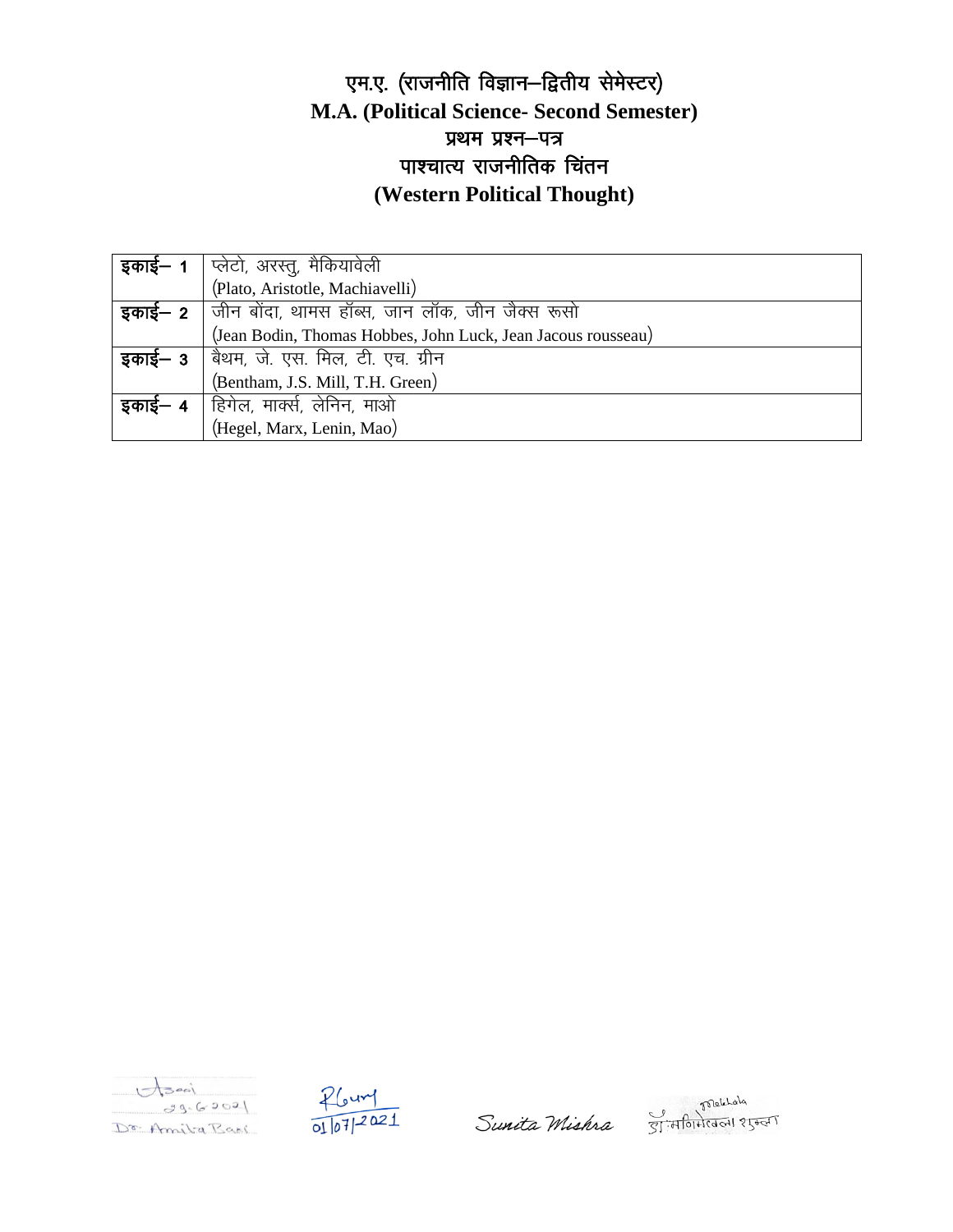#### एम.ए. (राजनीति विज्ञान-द्वितीय सेमेस्टर) **M.A. (Political Science- Second Semester)** द्वितीय प्रश्न-पत्र भारत में राज्यों की राजनीति **(State Politics in India)**

| इकाई— 1 | राज्य की कार्यपालिकाः राज्यपाल, मुख्यमंत्री एवं मंत्री परिषद।                            |
|---------|------------------------------------------------------------------------------------------|
|         | (State Executive: GOVERNOR, CHIFE MINISTER and Council of Ministers)                     |
| इकाई— 2 | राज्य की व्यवस्थापिकाः विधानसभा एवं विधान परिषद।                                         |
|         | राज्य की न्यायपालिकाः उच्च न्यायालय एवं अधिनस्थ न्यायालय।                                |
|         | (State Legislature: Vidhan Sabha and Vidhan Parishad State Judiciary: High Court and     |
|         | Subordinate Courts)                                                                      |
| इकाई— 3 | राज्य स्वायत्ता की मांग, नये राज्यों के गठन कर मांग, अंर्तराज्यीय नदी जल विवाद, भारत में |
|         | राज्य राजनीति को प्रभावित करने वाले कारक।                                                |
|         | (Demand for State Autonomy, Demand For the Creation of New State, Inter State Disputes,  |
|         | Factors influencing State Politics in India)                                             |
| इकाइ– ४ | राज्य योजना आयोग, राज्य वित आयोग, राज्य निर्वाचन आयोग राज्य राजनीति की<br>प्रमुख         |
|         | प्रवृत्तियाँ ।                                                                           |
|         | (State Planning commission, State Finance Commission State Election Commission Trends in |
|         | State Politics of India)                                                                 |





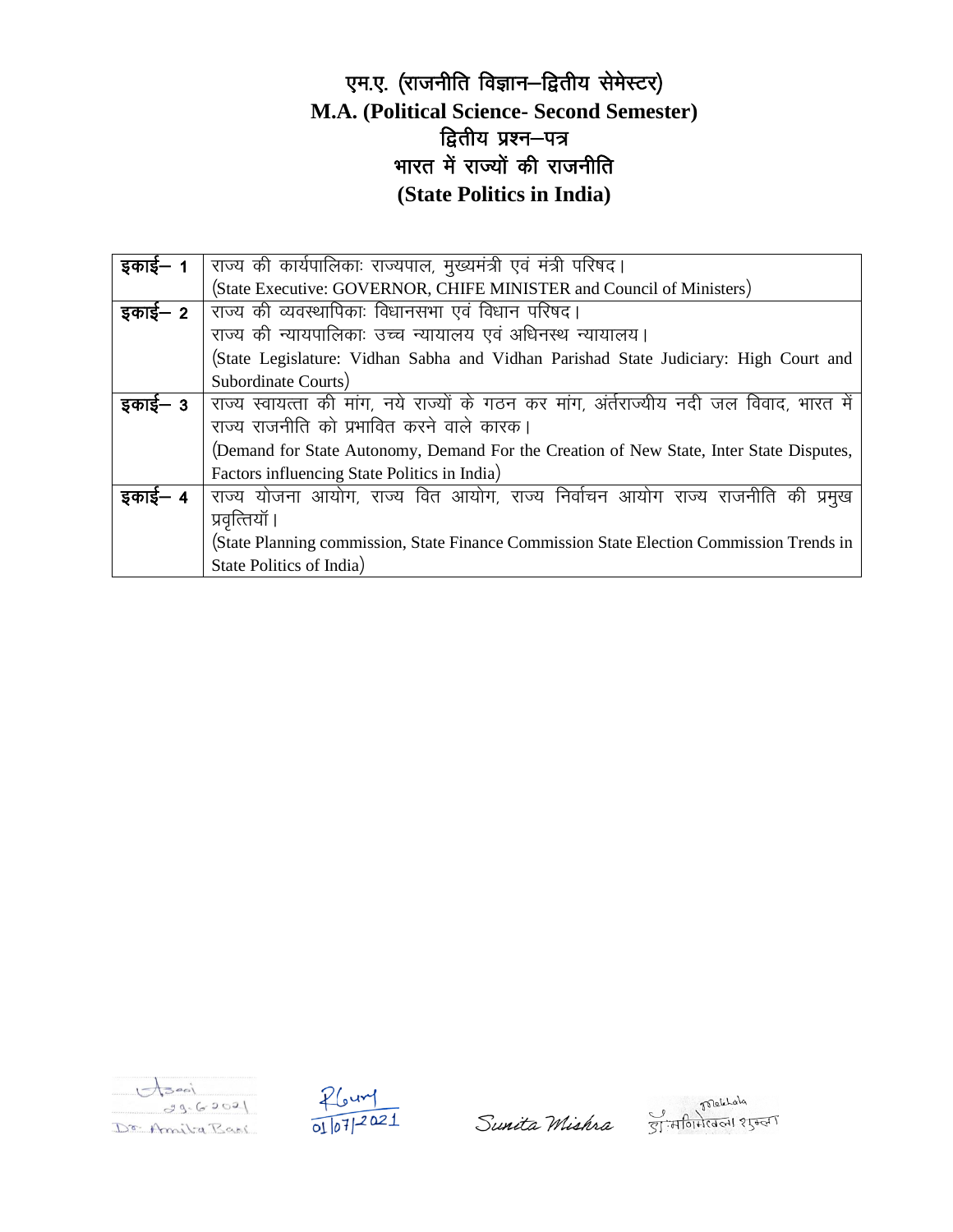#### एम.ए. (राजनीति विज्ञान-द्वितीय सेमेस्टर) **M.A. (Political Science- Second Semester)** तृतीय प्रश्न-पत्र विकासशील देशों की तुलनात्मक राजनीति **(Comparative Politics of Developing Countries)**

| इकाई— 1 | सरकारों का वर्गीकरण– एकात्मक–संघात्मक, संसदय – अध्यक्षात्मक सरकार, संघवाद।                              |
|---------|---------------------------------------------------------------------------------------------------------|
|         | (Classification of Government- Unitary, Federal, Parliamentary, Presidential, Federalism)               |
|         | <b>इकाई– 2</b>   राजनीतिक संस्थाएं– व्यवस्थापिका, कार्यपालिका एवं न्यायपालिका, शक्ति पृथक्करण सिद्धांत। |
|         | (Political Parties and Pressure Groups Bureaucracy- Structure Function and Role)                        |
| इकाई— 3 | राजनीतिक दल एवं दबाव समूह, नौकरशाही संरचना कार्य एवं भूमिका।                                            |
|         | (Political Parties and Pressure Groups Bureaucracy- Structure Function and Role)                        |
| इकाई— 4 | राजनीतिक विकास, राजनीति अभिजन, राजनीतिक समाजीकरण, राजनीतिक आधुनिकीरण।                                   |
|         | (Political Development, Political Elites, Political Socialisation, Political Modernization)             |





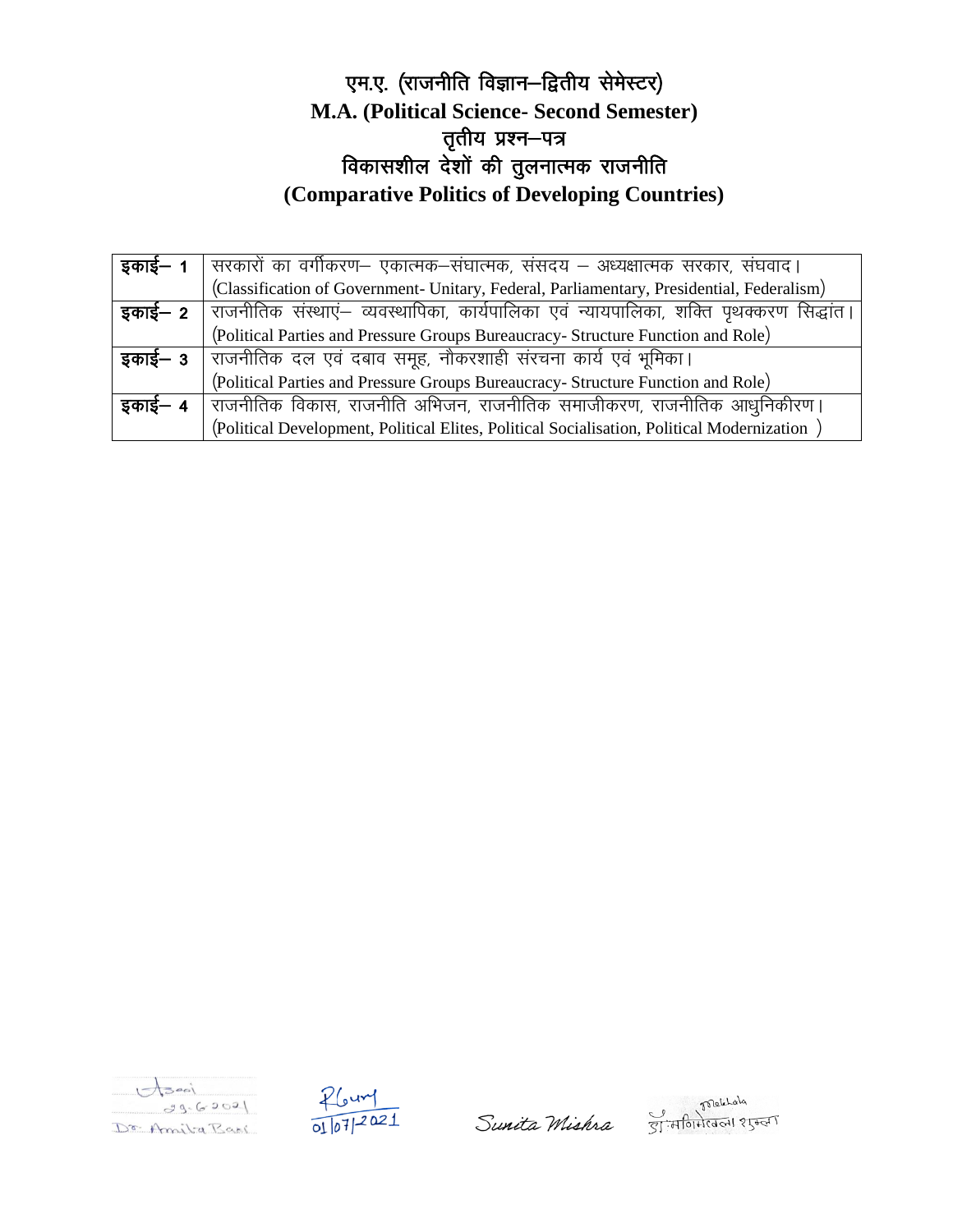#### एम.ए. (राजनीति विज्ञान-द्वितीय सेमेस्टर) M.A. (Political Science- Second Semester) चतुर्थ प्रश्न–पत्र भारत की विदेश नीति (Indian Foreign Policy)

| इकाइ– 1 | विदेश नीतिः अर्थ, प्रकृति एवं निर्धारण तत्व भारतीय विदेशनीति के निर्धारण तत्व आन्तरिक एवं |
|---------|-------------------------------------------------------------------------------------------|
|         | बाहृय भारतीय विदेशनीति के सिद्धांत एवं उद्देश्य।                                          |
|         | (Foreign Policy: Meaning, Nature and Determinants                                         |
|         | Determinants of Indian Foreign Policy: Internal and External Principles and Objectives of |
|         | Indian Foreign Policy)                                                                    |
| इकाई— 2 | भारत और अमेरिका, भारत एवं रूस।                                                            |
|         | (Inida and The USA, India and Russia)                                                     |
| इकाई— 3 | भारत एवं पाकिस्तान, भारत एवं चीन, भारत एवं श्रीलंका।                                      |
|         | (India and Pakistan, India and China, India and Srilanka)                                 |
| इकाइ— 4 | भारत एवं संयुक्त राष्ट्र संघ                                                              |
|         | भारत एवं आण्विक निःशस्त्रीकरण                                                             |
|         | Inida and the U.N.O.                                                                      |
|         | India and Nuclear Disarmament                                                             |





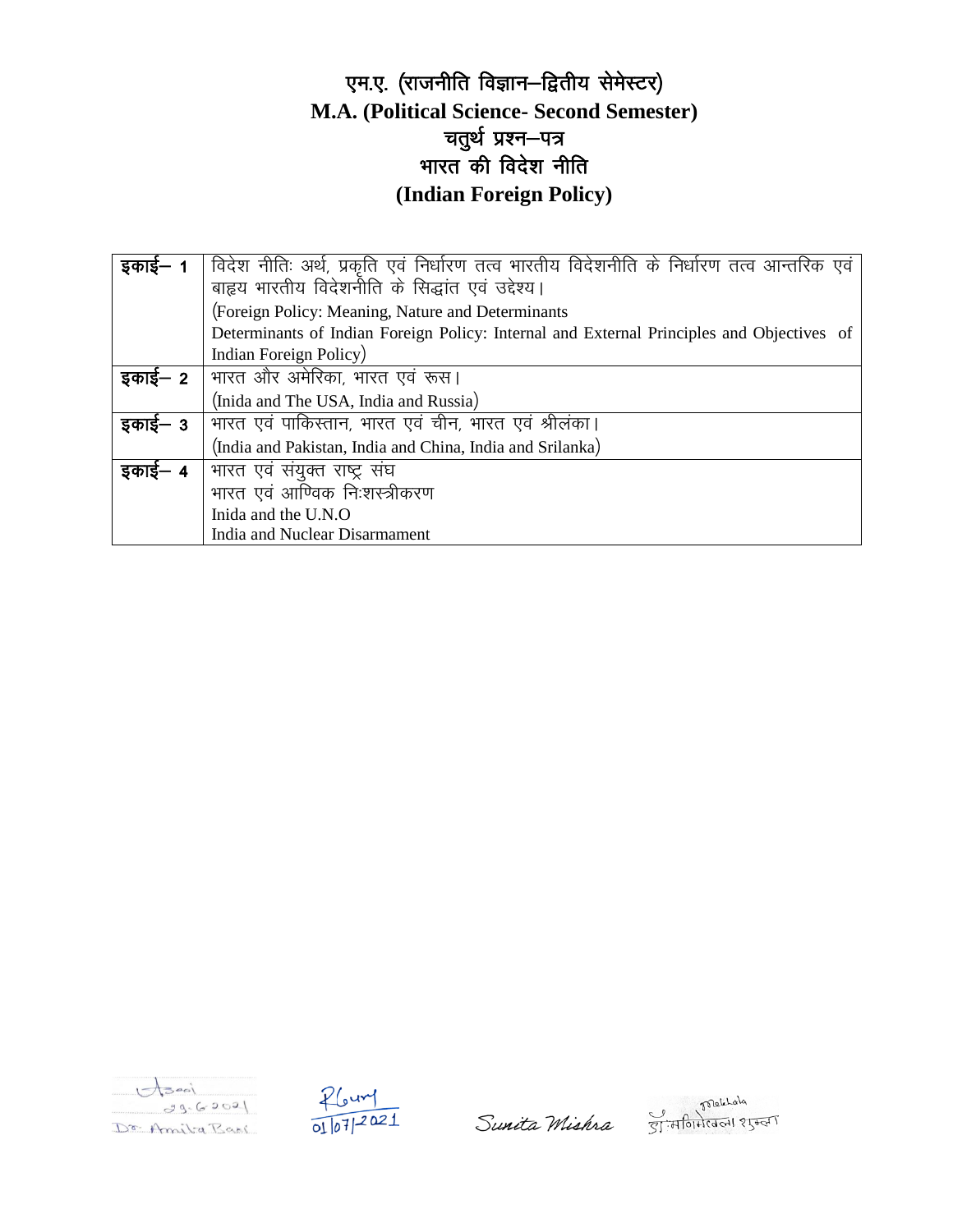#### एम.ए. (राजनीति विज्ञान-तृतीय सेमेस्टर) **M.A. (Political Science- Third Semester)** प्रथम प्रश्न-पत्र अंतर्राष्ट्रीय राजनीति के सिद्धांत (Principles of International Politiecs)

| इकाई— 1 | अंतर्राष्ट्रीय राजनीतिका विषय के रूप में विकास, प्रकृति एवं क्षेत्र। अध्ययन पद्धति–परम्परागत   |
|---------|------------------------------------------------------------------------------------------------|
|         | एवं वैज्ञानिक।                                                                                 |
|         | (Evolution of International Politics as discipline, Nature, Scope, Method of Study-Traditional |
|         | and Scientific)                                                                                |
| इकाई— 2 | अंतर्राष्ट्रीय राजनीति के सिद्धांत – यथार्थवाद, आदर्शवाद, साम्यावस्था, निर्णय–निर्माण, खेल,    |
|         | संचार एवं व्यवस्था सिद्धांत                                                                    |
|         | (Theories of International Politics, Realism Idealism, Equilibrium, Decision making, Game,     |
|         | communication & System Theory)                                                                 |
| इकाई— 3 | शक्ति की अवधारणा राष्ट्रीय शक्ति के तत्व एवं सीमाएं। शक्तिसंतुलन। सामूहिक सुरक्षा– नव          |
|         | साम्राज्यवाद राष्ट्रहित और अंतर्राष्ट्रीय विचारधारा एवं नैतिकता।                               |
|         | (Concept of Power-Elements and Limitations of National Power-Balance of Power-Collective       |
|         | Security, New colonialism. National Interest and International Ideology and Morale)            |
| इकाई— 4 | निःशस्त्रीकरण, परमाणु अप्रसार–सी टी बी टी, एन पी टी, क्षेत्रीय संगठन– सार्क, एसिआन,            |
|         | ओपेक ।                                                                                         |
|         | (Disarmament, Nuclear Non Proliferation-CTBT NPT. Regional Organization- SAARC,                |
|         | ASEAN, OPEC)                                                                                   |





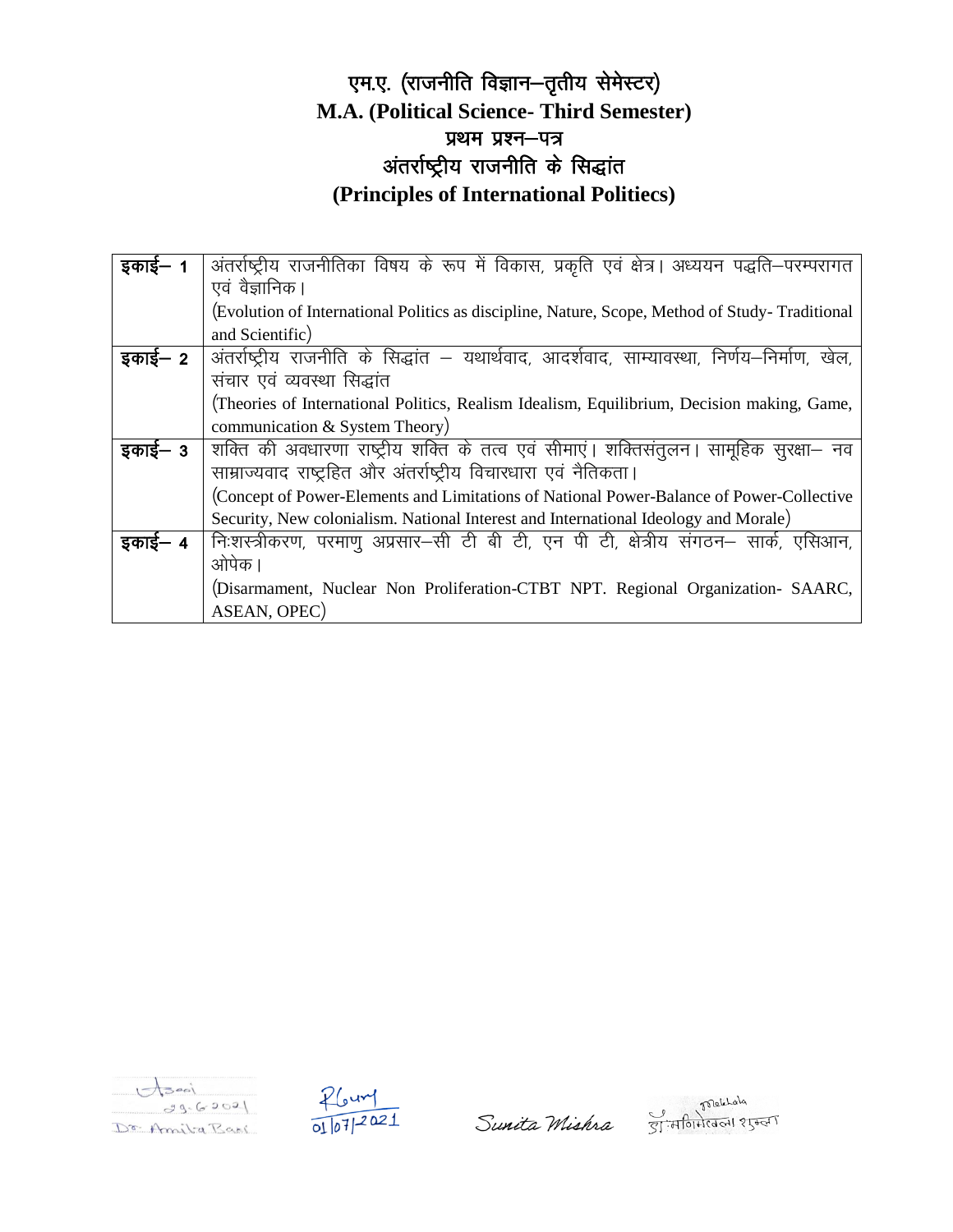#### एम.ए. (राजनीति विज्ञान-तृतीय सेमेस्टर) **M.A. (Political Science- Third Semester)** द्वितीय प्रश्न-पत्र लोक प्रशासन भाग- I (Public Administratration) Part- I

| इकाई— 1 | लोकप्रशासनः परिभाषा, प्रकृति, क्षेत्र, निजी प्रशासन से अंतर अध्ययन के उपागम–व्यावहारिकवादी,  |
|---------|----------------------------------------------------------------------------------------------|
|         | तूलनात्मक, निर्णय परक, विकास–प्रशासन, नवीन लोकप्रशासन                                        |
|         | (Public Administration-Definition, Nature, Scope, Difference between Private Administration; |
|         | Approaches to Study- Behaviouralism, Comparative, Decision Making, Development               |
|         | Administration, New Public Administration)                                                   |
| इकाई— 2 | संगठन के सिद्धांतः नियंत्रण का क्षेत्र, आदेश की एकता, पदसोपान, प्रत्यायोजन, समन्वय।          |
|         | (Theory of Organization:- Hierarchy, Unity of Command Span of Control, Delegation of         |
|         | Power, Coordination)                                                                         |
| इकाई— 3 | केन्द्रीयकरण, विकेन्द्रीकरण, मुख्य कार्यपालिका-प्रकार एवं भूमिका, सत्र एवं स्टाफ अभिकरण,     |
|         | विभागीय संगठन, स्वतंत्र नियामिकीय आयोग                                                       |
|         | (Centralisation and Decentralisation, Chief Executive- Types and Role. Line and Staff        |
|         | Agencies, Departmental Organization, Independent Regulatory Commission                       |
| इकाई— 4 | लोक निगम भर्ती, पदोन्नति, प्रशिक्षण, सेवानिवृत्ति, संघ लोक सेवा आयोग, नौकरशाही।              |
|         | (Public Corporation, Recruitment, Promotion and Training, Retirement, Union Public Service   |
|         | Commission, Bureaucracy)                                                                     |





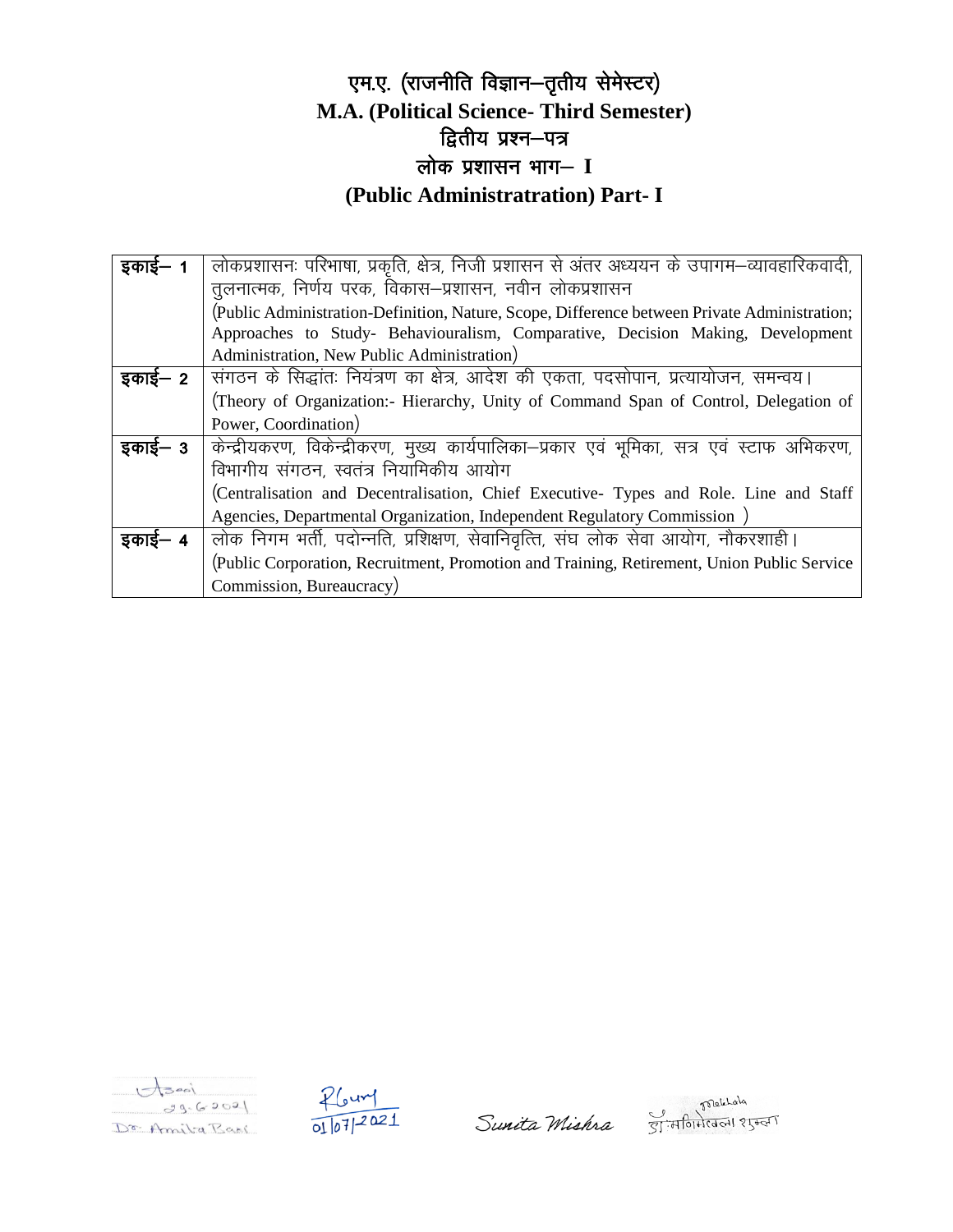#### एम.ए. (राजनीति विज्ञान-तृतीय सेमेस्टर) M.A. (Political Science-Third Semester) तृतीय प्रश्न—पत्र शोध प्रविधि भाग- I (Research Methodology) Part- I

| इकाई—   | सामाजिक शोध की प्रकृति, महत्व एवं उपयोग शुद्ध एवं व्यवहारिक शोध समस्या की पहचान,           |
|---------|--------------------------------------------------------------------------------------------|
|         | शोध अभिकल्प, उपकल्पना का निर्माण एवं परीक्षण।                                              |
|         | (Nature of Social Research, Importance and uses, Deference between pure and Applied        |
|         | Research, Identification of Research Problem Research Design, Hypotheses Formulation and   |
|         | testing)                                                                                   |
| इकाई— 2 | सामाजिक सर्वेक्षण–उद्देश्य, महत्व, प्रक्रिया, तथ्य संकलन की तकनीकि, तथ्यों के प्राथमिक एवं |
|         | द्वितीय स्त्रोत।                                                                           |
|         | (Social Survey-Amis Importance, Process, Data Collection, Primary and Secondary Source of  |
|         | Facts.)                                                                                    |
| इकाई— 3 | अवलोकन पद्धति, साक्षात्कार पद्धति, प्रश्नावली एवं अनुसूची।                                 |
|         | (Observational Method, Interview Method, Questionaire and Schedules.)                      |
| इकाइ— 4 | अध्ययन के विभिन्न प्रकार-पेनल स्टडी, केस स्टडी क्षेत्रीय अध्ययन।                           |
|         | (Types of Study-Panel, Case and Field Study)                                               |





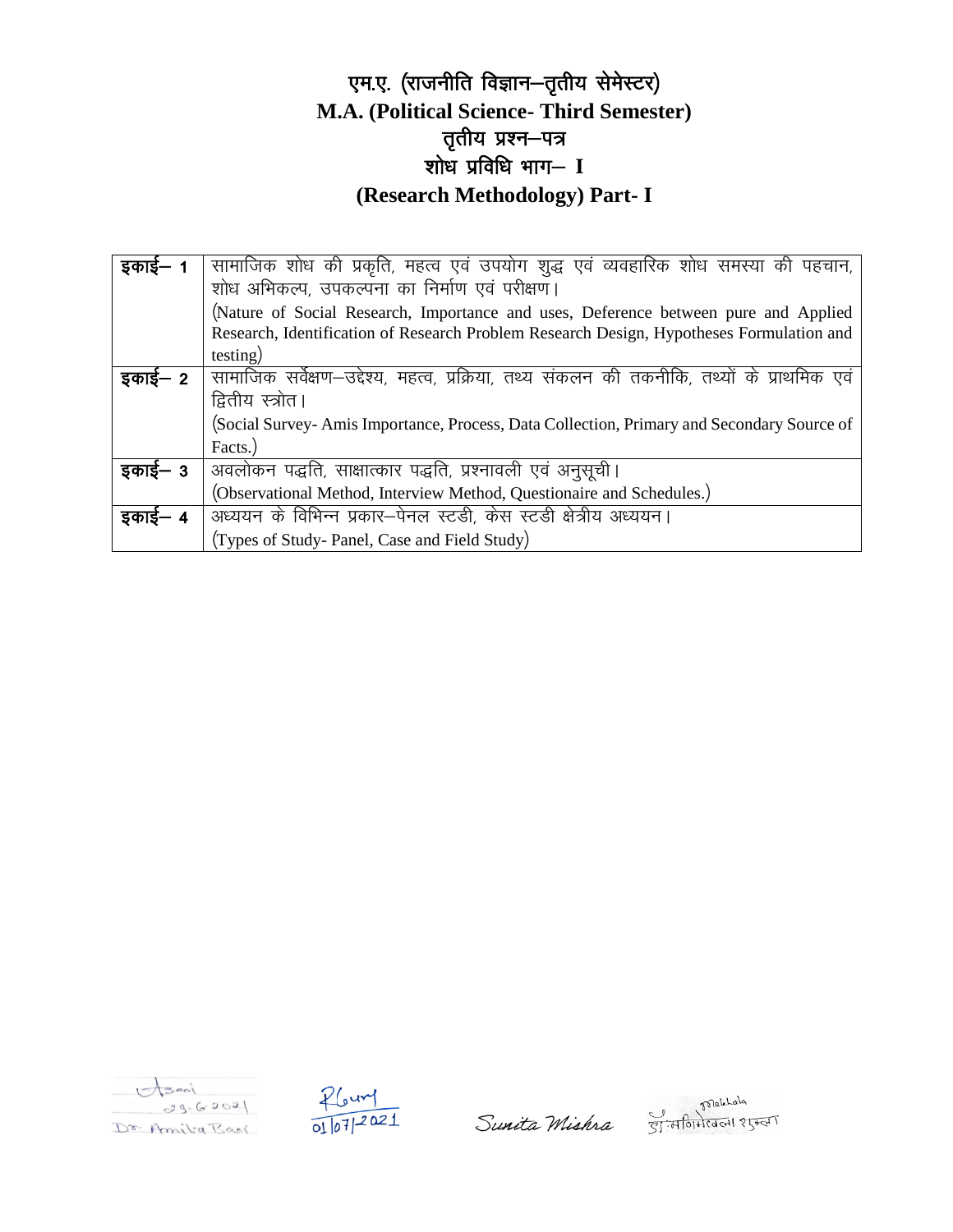#### एम.ए. (राजनीति विज्ञान-तृतीय सेमेस्टर) **M.A. (Political Science- Third Semester)** चतुर्थ प्रश्न—पत्र छत्तीसगढ़ का शासन एवं राजनीति **(Government And Politics of Chhattisgarh)**

| इकाई— 1 | <u>छत्तीसगढ़ में राष्ट्रीय आंदोलन– 1855 से 1947 – असहयोग आंदोलन, सविनय अवज्ञा आन्दोलन</u>            |
|---------|------------------------------------------------------------------------------------------------------|
|         | और भारत छोडो आन्दोलन।                                                                                |
|         | (National Movement in Chhattisgarh from, 1885 to 1947)                                               |
|         | Nonco- Opration Movement, Civil Disobidience Movement and Quit India Movement.                       |
| इकाई– 2 | प्रमुख महापुरूष – गुरूघासीदास, पं. सुंदरलाल शर्मा, ठाकुर प्यारेलाल सिंह, डॉ. खूबचंद बघेल             |
|         | का योगदान                                                                                            |
|         | Major Social Reformist and Political Leaders- Guru Ghasidas, Pt. Sunder Lal Sharma,                  |
|         | Thakur Pyare Lal Singh, Dr. Khoobchand Baghel and Their Contribution.                                |
| इकाई— 3 | छत्तीसगढ़ राज्य निर्माण हेत् आंदोलन एवं राज्य निर्माण                                                |
|         | <b>छ.ग. में स्थानीय स्वशासन –</b> ग्राम पंचायत, नगर पंचायत एवं नगर निगम का संगठन, कार्य              |
|         | अधिकार एवं स्थिति।                                                                                   |
|         | <u>छ.ग. में जनजातीय क्षेत्रों का प्रशासन– संवैधानिक प्रावधान, पांचवी अनुसूची के अंतर्गत प्रशासित</u> |
|         | क्षेत्र, बस्तर एवं सरगुजा विकास प्राधिकरण                                                            |
|         | Formation of Chhattisgarh State and Political Movement For it                                        |
|         | Local Self Govt. In Chhattisgarh- Gram Panchayat, Nagar Panchayat, Nagar Nigam -                     |
|         | Organisation Function and Status.                                                                    |
|         | Tribal Area Administration in Chhattisgarh - Constitutional Provision, area Under 5th                |
|         | Schedul in C.G. Sarguja And Baster Vikas Pradhikaran.                                                |
| इकाई— 4 | छत्तीसगढ़ की राजनीति के प्रमुख निर्धारक तत्व एवं विशेषताएं।                                          |
|         | छ.ग. में जिला प्रशासन एवं जिलाधीश की भूमिका                                                          |
|         | छ.ग. में विकास प्रशासन – जिला पंचायत CEO, कार्य, अधिकार एवं भूमिका। शासन की प्रमुख                   |
|         | विकास योजनाएं।                                                                                       |
|         | (Main Determinating Factors and Features of State Politics in Chhattisgarh.Role of Collector         |
|         | In Distict Administration.                                                                           |
|         | Role of Zila Panchayat CEO in Development Administration, Main Devlopment Plans For                  |
|         | State.)                                                                                              |





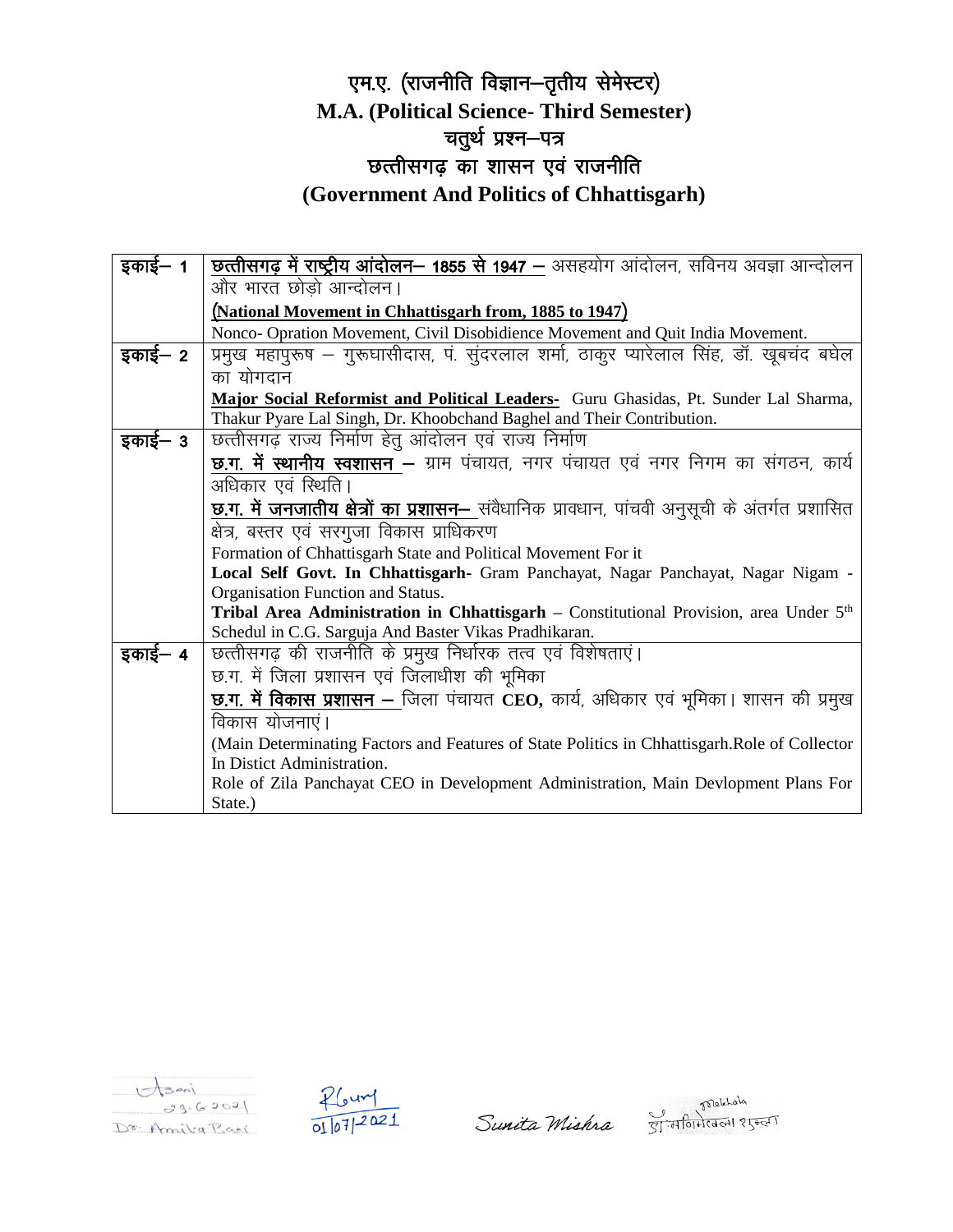#### एम.ए. (राजनीति विज्ञान- चतुर्थ सेमेस्टर) **M.A. (Political Science- Fourth Semester)** प्रथम प्रश्न-पत्र <u>अंतर्राष्ट्रीय राजनीति के समाकालीतन मुद्दे</u> **(Contemoraary of International Politics)**

| इकाई— 1             | अंतर्राष्ट्रीय राजनीति में असंलग्नता–आधार, भूमिका, महत्व एवं प्रासंगिकता।                          |
|---------------------|----------------------------------------------------------------------------------------------------|
|                     | (Non-Alignment in International Politics Basis, Role, Importance and Relevance.)                   |
|                     | <b>इकाई– 2</b>   शीतयुद्ध एवं शीतयुद्ध की समाप्ति – कारण एवं परिणाम। नई विश्व व्यवस्था             |
|                     | (Cold War and End of Cold War-Cause and results. New World Order.)                                 |
|                     | <b>इकाई— 3  </b> उत्तर शीतयुद्ध कालीन महत्वपूर्ण मुद्दे — वैश्वीकरण, मानवाधिकार, पर्यावरण, आंतकवाद |
|                     | (Important issues in post cold war ers- Globalisation Human Rights, Environment, Terrorism.)       |
| इकाई— 4 $\parallel$ | प्रिमुख राष्ट्रों की विदेश नीतियां—भारत, संयुक्त राज्य अमेरिका, चीन, रूस                           |
|                     | (Foregin Policy of Important Contries India, USA, China and Russia.)                               |





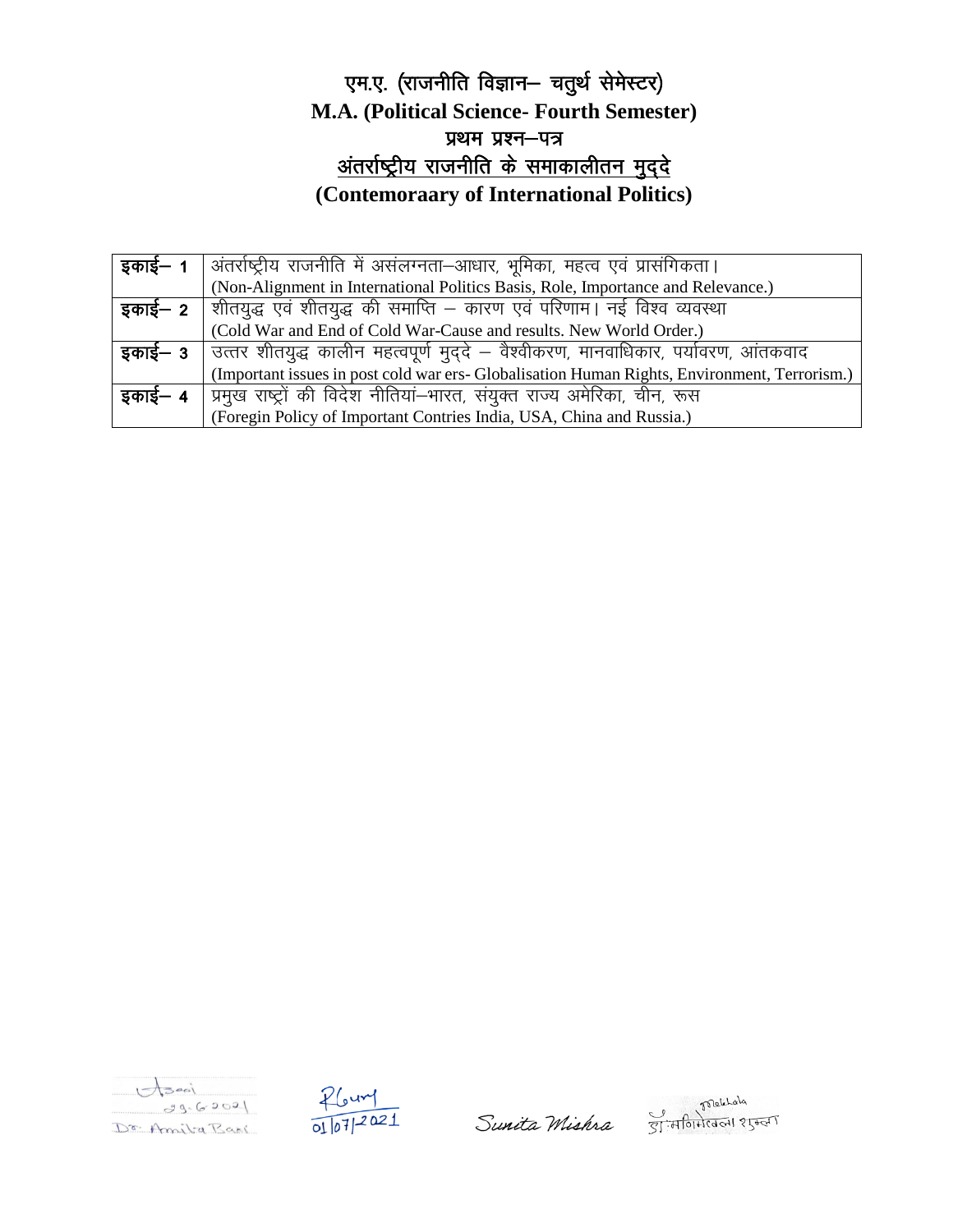#### एम.ए. (राजनीति विज्ञान- चतुर्थ सेमेस्टर) M.A. (Political Science- Fourth Semester) द्वितीय प्रश्न-पत्र <u>लोक प्रशासन भाग- II</u> (Public Administration) Part-II

| इकाई— 1 | कार्मिक समस्या निवारण व्यवस्था (भारतीय प्रशासन के विषेष संदर्भ में)।                                       |
|---------|------------------------------------------------------------------------------------------------------------|
|         | (Personal Administration- System to Solve the Problem of Personal (In reference to Indian                  |
|         | Administration)                                                                                            |
|         | <b>इकाई— 2</b>   वित्तीय प्रशासनः अर्थ, प्रकृति, विशेषाताएं। बजट— सिद्धांत एवं महत्व, भारत में बजट निर्माण |
|         | प्रक्रिया, कार्यपालिका एवं न्यायपालिका का प्रशासन पर नियंत्रण।                                             |
|         | (Finance Administration, Nature, Characteristics, Budget-Theory and Importance; Budget                     |
|         | making process in India; Control over administration by Executive and judiciary.)                          |
| इकाई— 3 | प्रशासनिक व्यवहार–नेतृत्व, निर्णय, संचार जवाबदेहिता।                                                       |
|         | (Administration Behaviour, Leaderdhip, Decision making, Communication<br>and                               |
|         | Accountabilitity.)                                                                                         |
| इकाई— 4 | लोक प्रशासन में भ्रष्टाचार आम्बुड्समैन, लोकपाल, लोकायुक्त।                                                 |
|         | प्रशासन में स्थानीय स्वायतशासीत संस्थाओं की भूमिका।                                                        |
|         | (Corruption in Administration, Ombudsman, Lokpal, Lokayukt, Role of Local Autonomous                       |
|         | Institutions in Administritation)                                                                          |





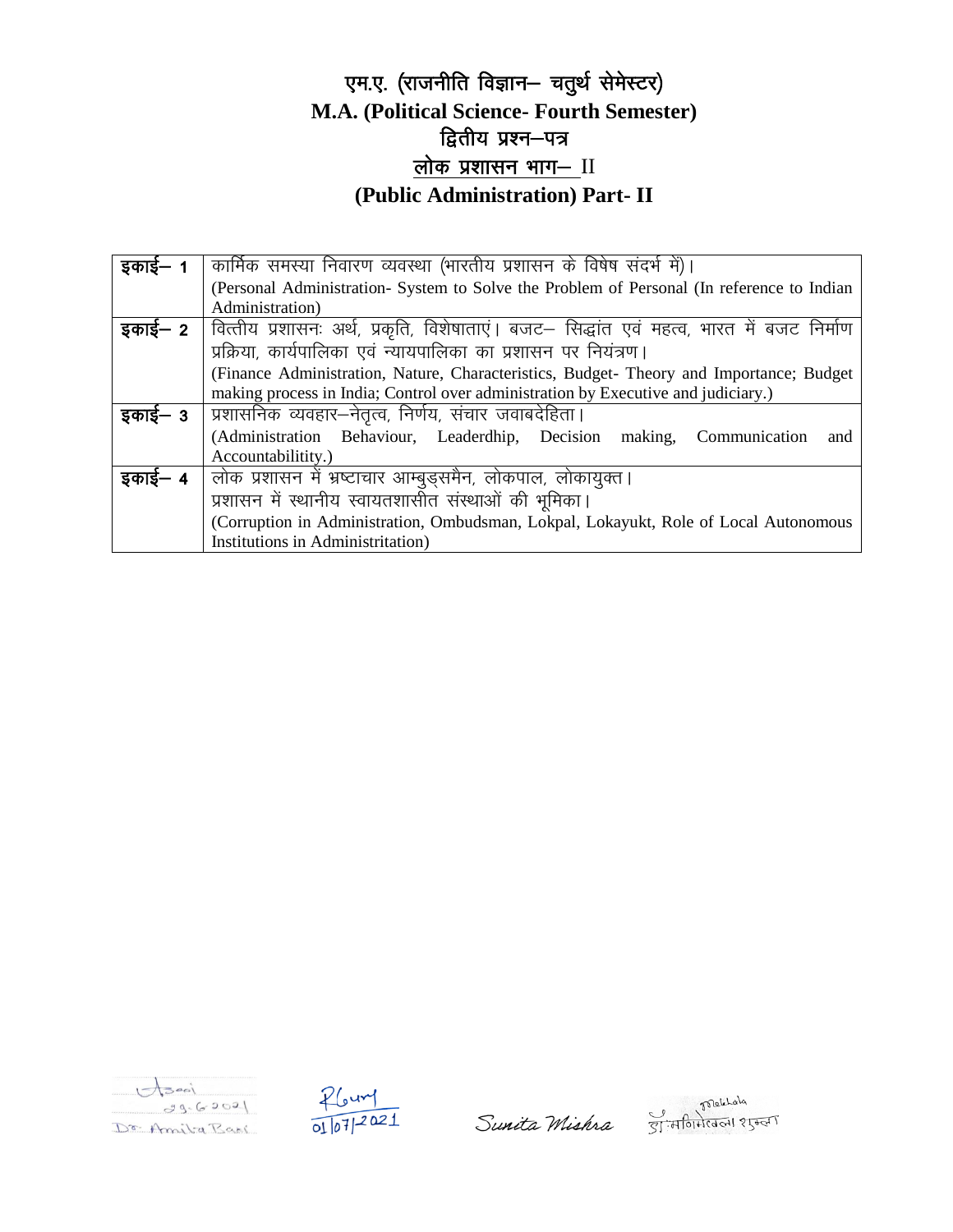#### एम.ए. (राजनीति विज्ञान- चतुर्थ सेमेस्टर) **M.A. (Political Science- Fourth Semester)** तृतीय प्रश्न—पत्र शोध प्रविधि भाग-II **(Research Methodology) Part- II**

| इकाइ– 1 | निदर्शन, अनुमापन प्रविधियॉ, प्रक्षेपी प्रविधियॉ                                         |
|---------|-----------------------------------------------------------------------------------------|
|         | (Sampling, Scaling Techniques, Projections Techniques.)                                 |
|         | <b>इकाई– 2</b>   अनुसंधान दल, अनुसंधान की समस्या, तथ्यों का वर्गीकरण एवं सारणीयन        |
|         | (Research Team, Problems of Research, Classification of Facts and Tabulation.)          |
|         | इकाई– 3   तथ्यों का विश्लेया एवं व्याख्या।                                              |
|         | प्रतिवेदन लेखन तथ्यों को चित्रमय प्रदर्शन                                               |
|         | (Analysis and Interpretation of Fats. Report writing Reprograpic Presentation of Data.) |
| इकाई— 4 | सामाजिक अनुसंधान में सांख्यिकी का प्रयोग एवं सीमाएं।                                    |
|         | मीन, मोड, मीडीयम कम्प्यूटर का उपयोग।                                                    |
|         | (The use and Limitation of Statistics. Mean Mode, Medium, and Use of computer.)         |